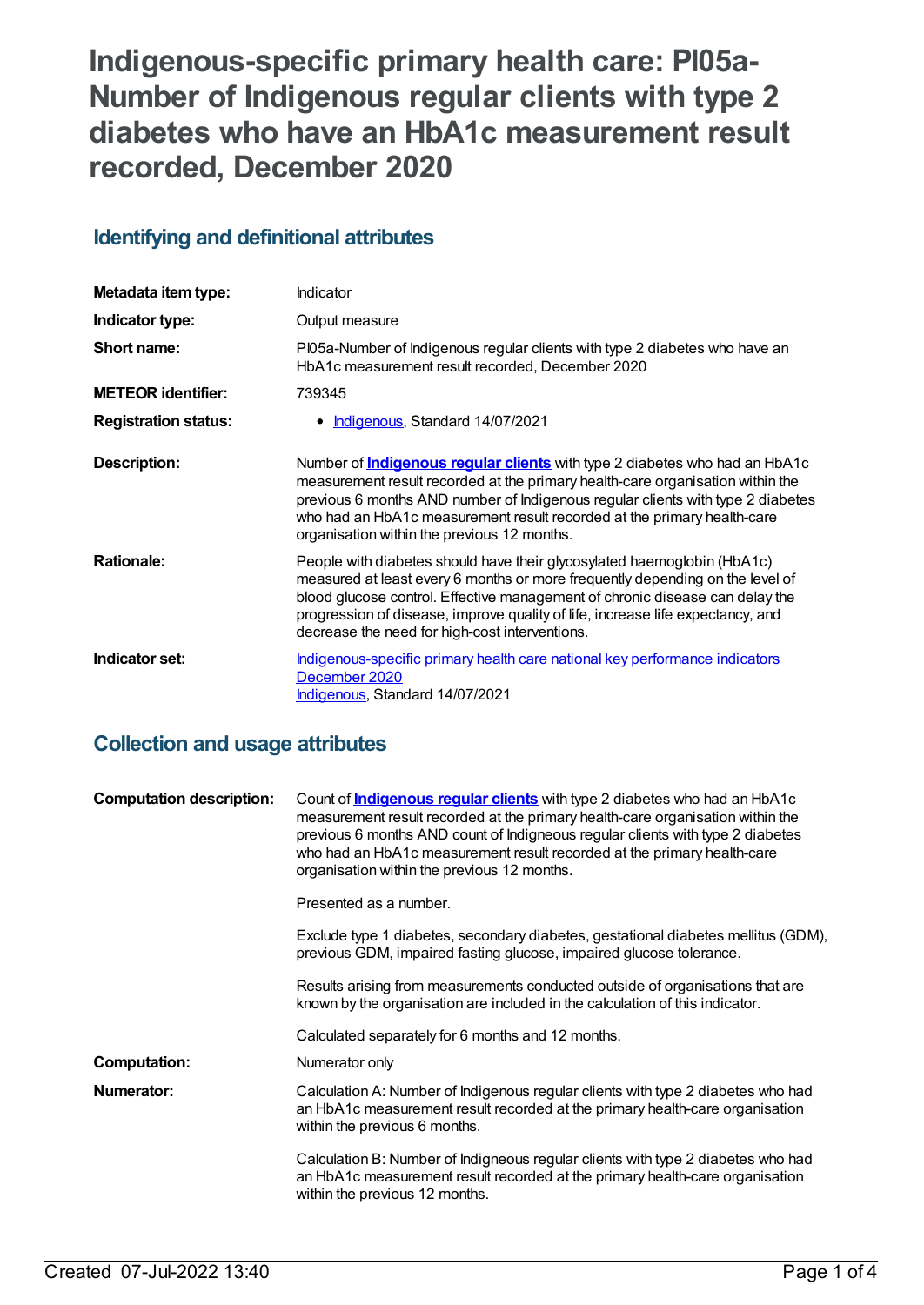## [Person—diabetes](https://meteor.aihw.gov.au/content/270194) mellitus status, code NN

## **Data Source**

[Indigenous-specific](https://meteor.aihw.gov.au/content/737914) primary health care national Key Performance Indicators (nKPI) data collection

### **NMDS / DSS**

[Indigenous-specific](https://meteor.aihw.gov.au/content/738532) primary health care NBEDS December 2020

#### **Guide for use**

Type 2 diabetes only.

## **Data Element / Data Set**

[Person—glycosylated](https://meteor.aihw.gov.au/content/441495) haemoglobin measurement result recorded indicator, yes/no code N

# **Data Source**

[Indigenous-specific](https://meteor.aihw.gov.au/content/737914) primary health care national Key Performance Indicators (nKPI) data collection

### **NMDS / DSS**

[Indigenous-specific](https://meteor.aihw.gov.au/content/738532) primary health care NBEDS December 2020

# **Data Element / Data Set**

Person-Indigenous status, code N

#### **Data Source**

[Indigenous-specific](https://meteor.aihw.gov.au/content/737914) primary health care national Key Performance Indicators (nKPI) data collection

#### **NMDS / DSS**

[Indigenous-specific](https://meteor.aihw.gov.au/content/738532) primary health care NBEDS December 2020

#### **Guide for use**

Indigenous only.

## **Data Element / Data Set**

[Person—regular](https://meteor.aihw.gov.au/content/686291) client indicator, yes/no code N

# **Data Source**

[Indigenous-specific](https://meteor.aihw.gov.au/content/737914) primary health care national Key Performance Indicators (nKPI) data collection

## **NMDS / DSS**

[Indigenous-specific](https://meteor.aihw.gov.au/content/738532) primary health care NBEDS December 2020

## **Guide for use**

Regular clients only.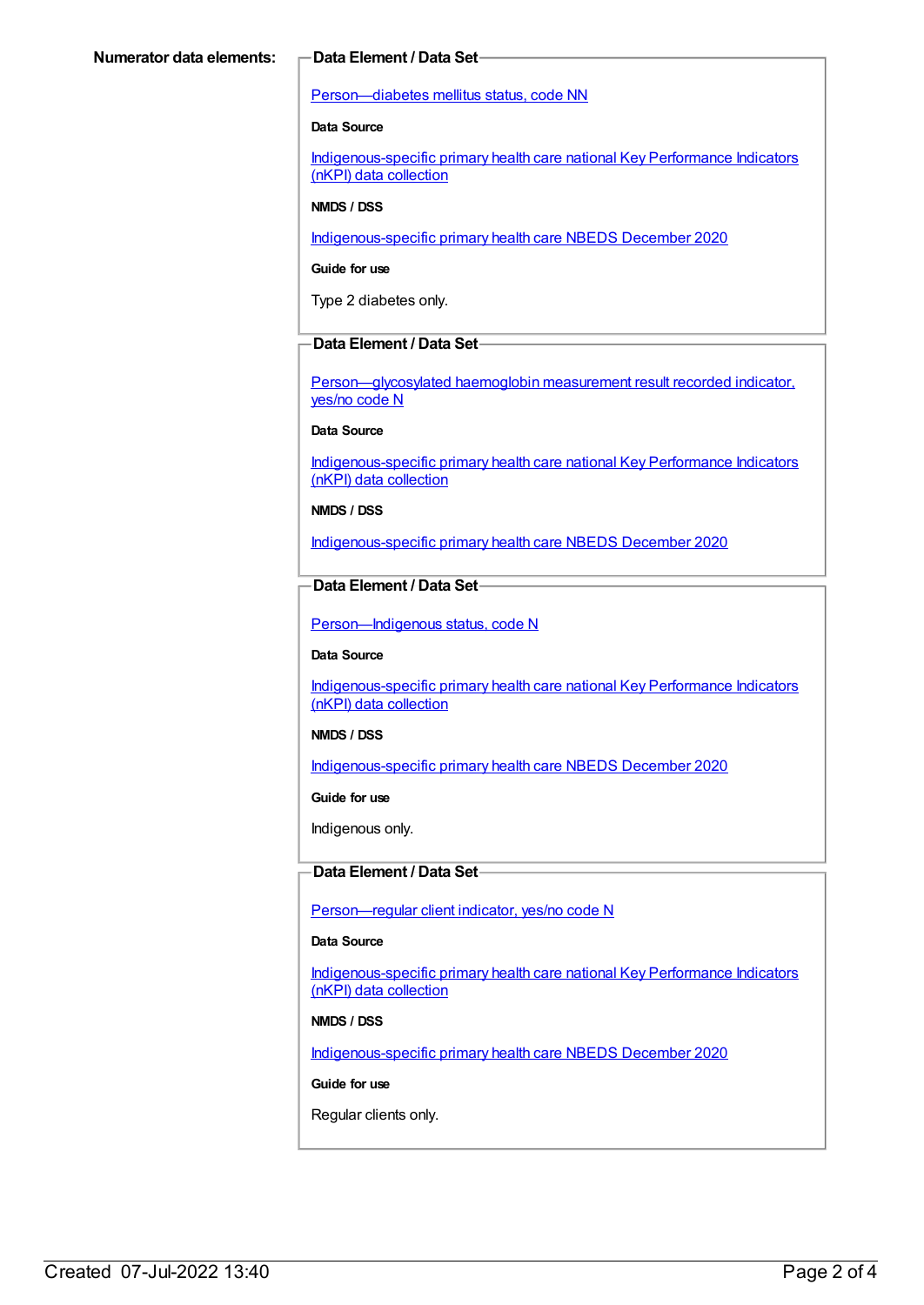| Disaggregation:                         | 1. Sex:                                                                                               |
|-----------------------------------------|-------------------------------------------------------------------------------------------------------|
|                                         | a) Male                                                                                               |
|                                         | b) Female                                                                                             |
|                                         | 2. Age group:                                                                                         |
|                                         | $a) 0-4$ years                                                                                        |
|                                         | b) $5-14$ years                                                                                       |
|                                         | c) 15-24 years                                                                                        |
|                                         | d) 25-34 years                                                                                        |
|                                         | e) 35-44 years                                                                                        |
|                                         | f) 45-54 years                                                                                        |
|                                         | g) 55-64 years                                                                                        |
|                                         | h) 65 years and over.                                                                                 |
|                                         |                                                                                                       |
| <b>Disaggregation data</b><br>elements: | Data Element / Data Set-                                                                              |
|                                         | Person-age, total years N[NN]                                                                         |
|                                         | Data Source                                                                                           |
|                                         | Indigenous-specific primary health care national Key Performance Indicators<br>(nKPI) data collection |
|                                         | <b>NMDS / DSS</b>                                                                                     |
|                                         | Indigenous-specific primary health care NBEDS December 2020                                           |
|                                         |                                                                                                       |
|                                         | Data Element / Data Set-                                                                              |
|                                         | Person-sex, code X                                                                                    |
|                                         | <b>Data Source</b>                                                                                    |
|                                         | Indigenous-specific primary health care national Key Performance Indicators<br>(nKPI) data collection |
|                                         | <b>NMDS / DSS</b>                                                                                     |
|                                         | Indigenous-specific primary health care NBEDS December 2020                                           |

**Comments:** Census date for reporting is 31 December 2020.

# **Representational attributes**

| <b>Representation class:</b> | Count   |
|------------------------------|---------|
| Data type:                   | Real    |
| Unit of measure:             | Person  |
| Format:                      | N[N(6)] |
|                              |         |

# **Indicator conceptual framework**

**Framework and dimensions:** [Effective/Appropriate/Efficient](https://meteor.aihw.gov.au/content/410681)

# **Data source attributes**